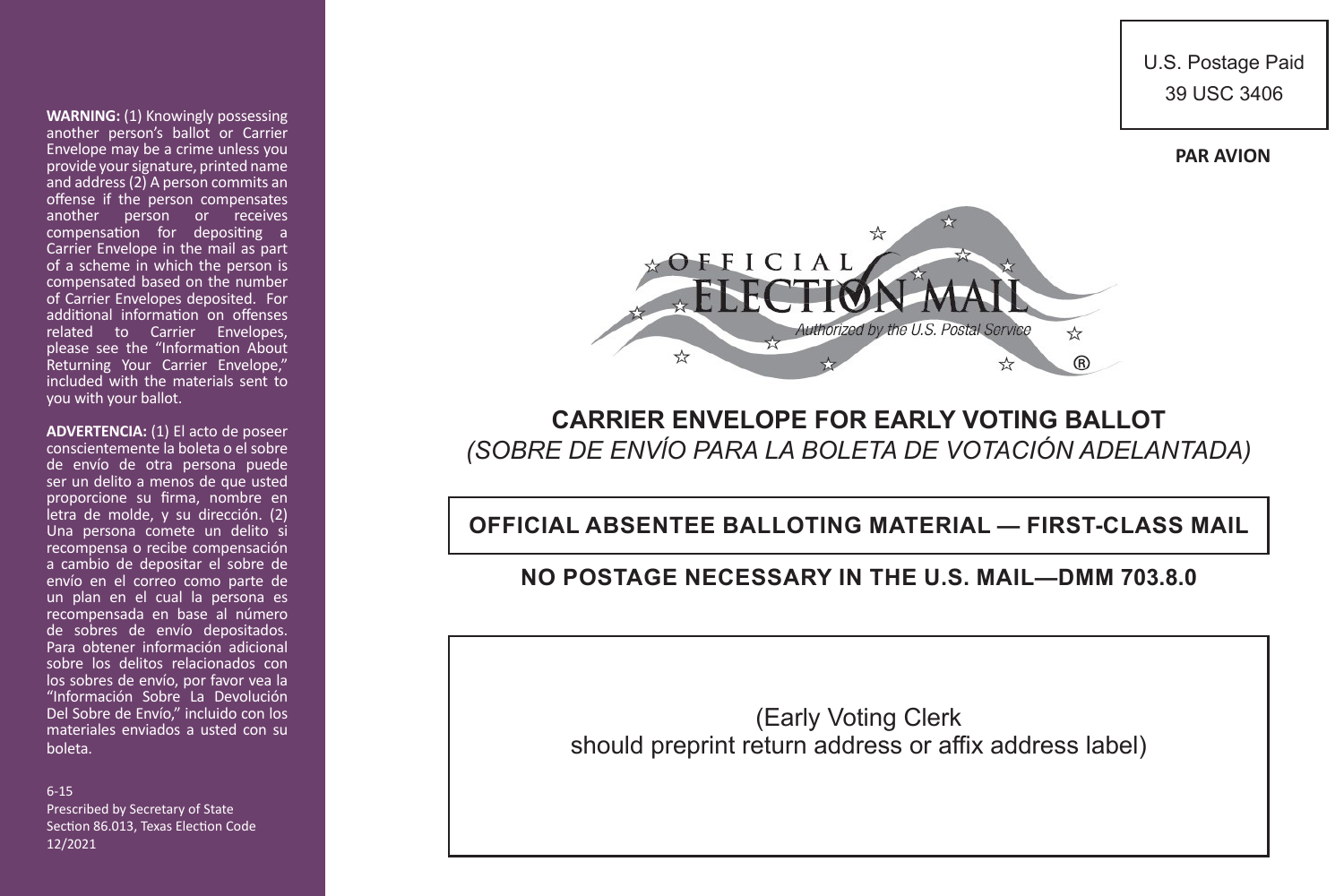#### **Instructions to the Voter:**

- This envelope must be sealed and signed by the voter before it leaves the voter's hands. Do not sign this envelope unless the ballot has been marked by you or at your direction. **(Instrucciones al Votante:** Este sobre debe ser sellado y firmado por el votante antes de que salga de sus manos. No firme este sobre a menos de que la boleta haya sido llenada por usted o bajo su dirección.)
- This Carrier Envelope may not be used to return more than one voter's ballot. (Este sobre de envío no debe ser utilizado para entregar la boleta de más de un solo votante.)
- For instructions on the methods and deadlines to deliver this Carrier Envelope, see the "Information About Returning Your Carrier Envelope," included with the materials sent to you with your ballot. (Para obtener instrucciones sobre los métodos y plazos para entregar este sobre de envío, vea la "Información Sobre La Devolución de su Sobre de Envío," incluido con los materiales enviados a usted con su boleta.) -------------------------------------------------------------------------------------------------------------------------------------------------------

#### **Instructions to Assistant (if applicable):**

• A voter may only be assisted with reading or marking the ballot if the voter has a physical disability that renders the voter unable to write or see, or has an inability to read the language in which the ballot is written. If you are assisting the voter, you must read the oath and complete the section below, before assisting the voter. **(Instrucciones al Asistente (si es aplicable)):** Un votante sólo puede recibir ayuda para leer o marcar la boleta si el votante tiene una discapacidad física la cual le impide escribir o ver, o si no tiene la habilidad de leer el idioma en el cual la boleta está escrita. Si usted asiste al votante, debe leer el juramento y completar la siguiente sección abajo, antes de asistir al votante.)

#### **Instructions to Person Depositing Carrier Envelope in Mail or to Common or Contract Carrier:**

• If you are assisting a voter by depositing the Carrier Envelope in the mail or with a common or contract carrier, you must complete the assistant section below. **(Instrucciones para la Persona Que Deposita el**  Sobre de Envío en el Correo o al Transportista Común o Contratado: Si asiste a un votante depositando el sobre de envío en el correo o con un transportista común o contratado, debe completar la sección de asistente que aparece a continuación.)

I certify that the enclosed ballot expresses my wishes independent of any dictation or undue persuasion by any person. (Certifico que la boleta adjunta expresa mis deseos independientemente de ningún **dictado o persuasión indebida por parte de cualquier persona.)** -------------------------------------------------------------------------------------------------------------------------------------------------------

 **X**

### **SEAL ENVELOPE AND SIGN OVER SEALED FLAP (SELLE EL SOBRE Y FIRME SOBRE LA SOLAPA SELLADA)**

**Oath of Person Assisting Voter:** "I swear (or affirm) under penalty of perjury that the voter I am assisting represented to me they are eligible to receive assistance; I will not suggest, by word, sign, or gesture, how the voter should vote; I will confine my assistance to reading the ballot to the voter, directing the voter to read the ballot, marking the voter's ballot, or directing the voter to mark the ballot; I will prepare the voter's ballot as the voter directs; I did not pressure or coerce the voter into choosing me to provide assistance; I am not the voter's employer, an agent of the voter's employer, or an officer or agent of a labor union to which the voter belongs; I will not communicate information about how the voter has voted to another person; and I understand that if assistance is provided to a voter who is not eligible for assistance, the voter's ballot may not be counted." **Juramento de la Persona Asistiendo al Votante:** "Yo juro (o afirmo) bajo pena de perjurio que el votante al que estoy asistiendo me representó que es elegible para recibir asistencia; no sugeriré, con palabra, señal, o gesto, como debe votar el votante; limitaré mi asistencia a leer la boleta al votante, dirigiendo al votante a que lea la boleta, marcando la boleta del votante o dirigiendo al votante a que marque la boleta; prepararé la boleta del votante según lo indique el votante; no presioné ni coaccioné al votante para que me eligiera como asistente; no soy el empleador del votante, un agente del empleador del votante, o un oficial o agente de un sindicato al cual el votante pertenece; no comunicaré información sobre cómo el votante ha votado a otra persona; y entiendo que se proporciona asistencia a un votante que no es elegible para recibir asistencia, la boleta del votante podría no ser contada."

**\_\_\_\_\_\_\_\_\_\_\_\_\_\_\_\_\_\_\_\_\_\_\_\_\_\_\_\_\_\_\_\_\_\_\_\_\_\_\_\_\_\_\_\_\_\_\_\_\_\_\_\_\_\_\_\_\_\_\_\_\_\_\_\_\_\_\_\_\_\_\_\_\_\_\_\_\_\_\_\_\_\_\_\_\_\_\_\_\_\_\_**

|                                                                                                                     | li votante para que me eligiera como asistente; no soy el empleador del votante, un agente del empleador del votante, o un oncial o agente l                                                                                                                                 |                                                                   |                                                                                                                                                                                                        |       |
|---------------------------------------------------------------------------------------------------------------------|------------------------------------------------------------------------------------------------------------------------------------------------------------------------------------------------------------------------------------------------------------------------------|-------------------------------------------------------------------|--------------------------------------------------------------------------------------------------------------------------------------------------------------------------------------------------------|-------|
|                                                                                                                     | le un sindicato al cual el votante pertenece; no comunicaré información sobre cómo el votante ha votado a otra persona; y entiendo que si<br>e proporciona asistencia a un votante que no es elegible para recibir asistencia, la boleta del votante podría no ser contada." | Instructions to Witness: You are serving as a witness for         | of voter). You must complete the section below if you witness the mark of the voter, or if the voter                                                                                                   | (name |
| f you are an assistant, provide information below: (Si usted es un asistente proporcione la siguiente información): |                                                                                                                                                                                                                                                                              |                                                                   | cannot make a mark. If the voter cannot make a mark, check here                                                                                                                                        |       |
| assistance? Circle one: Yes No<br>Marque con un Círculo: Sí No                                                      | Did you receive compensation or other benefit from a candidate, campaign or political committee in exchange for providing<br>¿Recibió compensación u otro beneficio de un candidato, campaña o comité político a cambio de brindar asistencia?                               | (Instrucciones al Testigo: Usted está sirviendo como testigo para | (nombre del votante). Debe completar la sección a continuación si es testigo de la marca del votante,<br>o si el votante no puede hacer una marca. Si el votante no puede hacer una marca, marque aquí |       |
| Printed Name (Nombre en letra de molde)                                                                             | Signature (Firma)                                                                                                                                                                                                                                                            | Signature (Firma)                                                 | Printed Name (Nombre en letra de molde)                                                                                                                                                                |       |
|                                                                                                                     |                                                                                                                                                                                                                                                                              |                                                                   |                                                                                                                                                                                                        |       |

**Completed by Early Voting Clerk (Completado por el Secretario de Votación Adelantada): Name of Election (Nombre de Elección): Name of Election** 

**SIGNATURE OR MARK OF VOTER (FIRMA O MARCA DEL VOTANTE)**

Date of Election (Fecha de Elección): \_\_\_\_\_\_\_\_\_\_ /\_\_\_\_\_\_\_\_\_ /

Relationship to Voter (Relación al votante) Street Address (Domicilio residencial)

**\_\_\_\_\_\_\_\_\_\_\_\_\_\_\_\_\_\_\_\_\_\_\_\_\_\_\_\_\_\_\_\_\_\_\_\_\_\_\_\_\_\_\_\_\_\_\_\_\_\_\_\_\_\_\_\_\_\_\_\_\_\_\_\_\_\_\_\_\_\_\_\_\_\_\_\_** Street Address (Domicilio residencial)

**Name of Voter (Nombre del votante): \_\_\_\_\_\_\_\_\_\_\_\_\_\_\_\_\_\_\_\_\_\_\_\_\_\_\_\_\_\_\_\_\_\_\_\_\_\_\_**